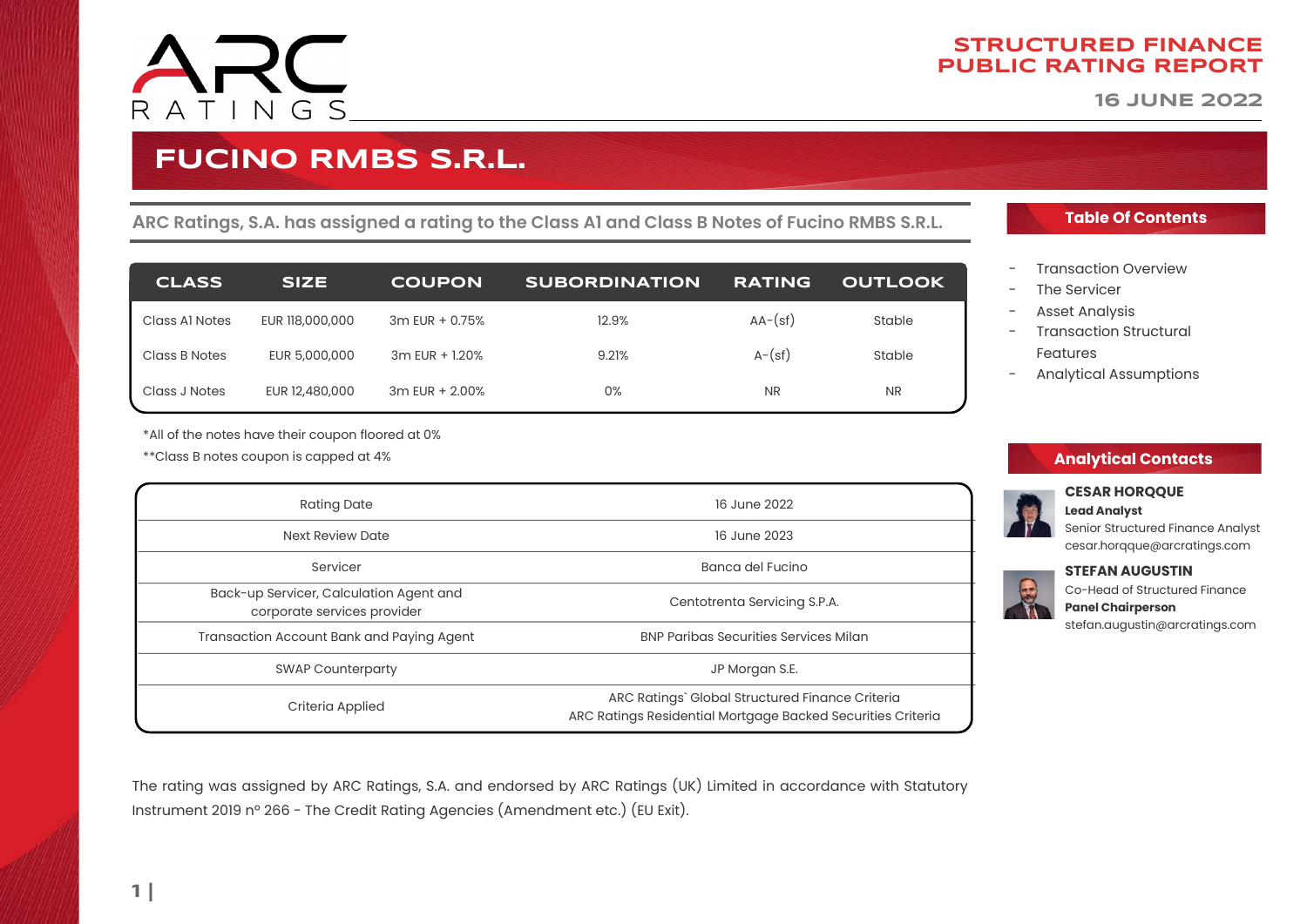

**FUCINO RMBS S.R.L.**

### **TRANSACTION OVERVIEW**

<span id="page-1-0"></span>This transaction is a restructuring of "Fucino RMBS S.R.L" issued in 2019. It is a cash securitisation of Residential Mortgages originated by Banca del Fucino in Italy and transferred to Fucino RMBS S.R.L, a SPV under Italian law. The portfolio includes residential loans with a current balance value of EUR 135,470,511. The cut-off date of the portfolio was 30 April 2022.

The capital structure is made up of 3 classes that amortize sequentially, and Class A1 and Class B are rated by ARC. The principal payments of Class B are distributed after the principal payments of Class A1. Theca rating of the Class A1 and Class B Notes relates to the timely payment of interest and ultimate repayment of principal.

Banca del Fucino is the originator, seller, master servicer and collection account bank for the transaction. Centotrenta Servicing S.P.A has been assigned as the back-up servicer of the transaction. The initial reserve fund was financed through a limited recourse loan provided by Banca del Fucino. The reserve represents 3.5% of the rated notes initial balance and will amortise together with the notes. The transaction is fully hedged with swaps covering for basis and interest rate risk. The maturity of the notes is in December 2063. Class B and Class J original balance was 5,997,000 and 14,990,000 respectively and they have been partially repaid upon re-leverage.

### **RATING RATIONALE**

The main rating drivers of the transaction are the following:

- Credit quality of the portfolio. ARC has used an asset model to derive its Probability of Default, Recovery and Loss Given Default assumptions based on the characteristics of the portfolio. The asset analysis was based on historical data provided by the originator. Each of the loans was analysed based on its individual characteristics (interest payment frequency, LTV, fixed vs floating rate, borrower characteristics etc.).
- The capacity of the structure and the rated notes to withstand stressed cashflows under a variety of scenarios commensurate with the assigned rating levels that we have tested. Credit enhancement mechanisms are key for this task, in particular the cash reserve, swaps hedging the portfolio and the credit subordination of the notes.
- Counterparty analysis. ARC performed a detailed counterparty analysis based on its Global Structured Finance Criteria (May 2022) that takes into account the different counterparties credit risk and the structural mitigants (e.g. replacement triggers). For this particular case, ARC paid special attention to Banca del Fucino given the amount of roles that they perform in the transaction.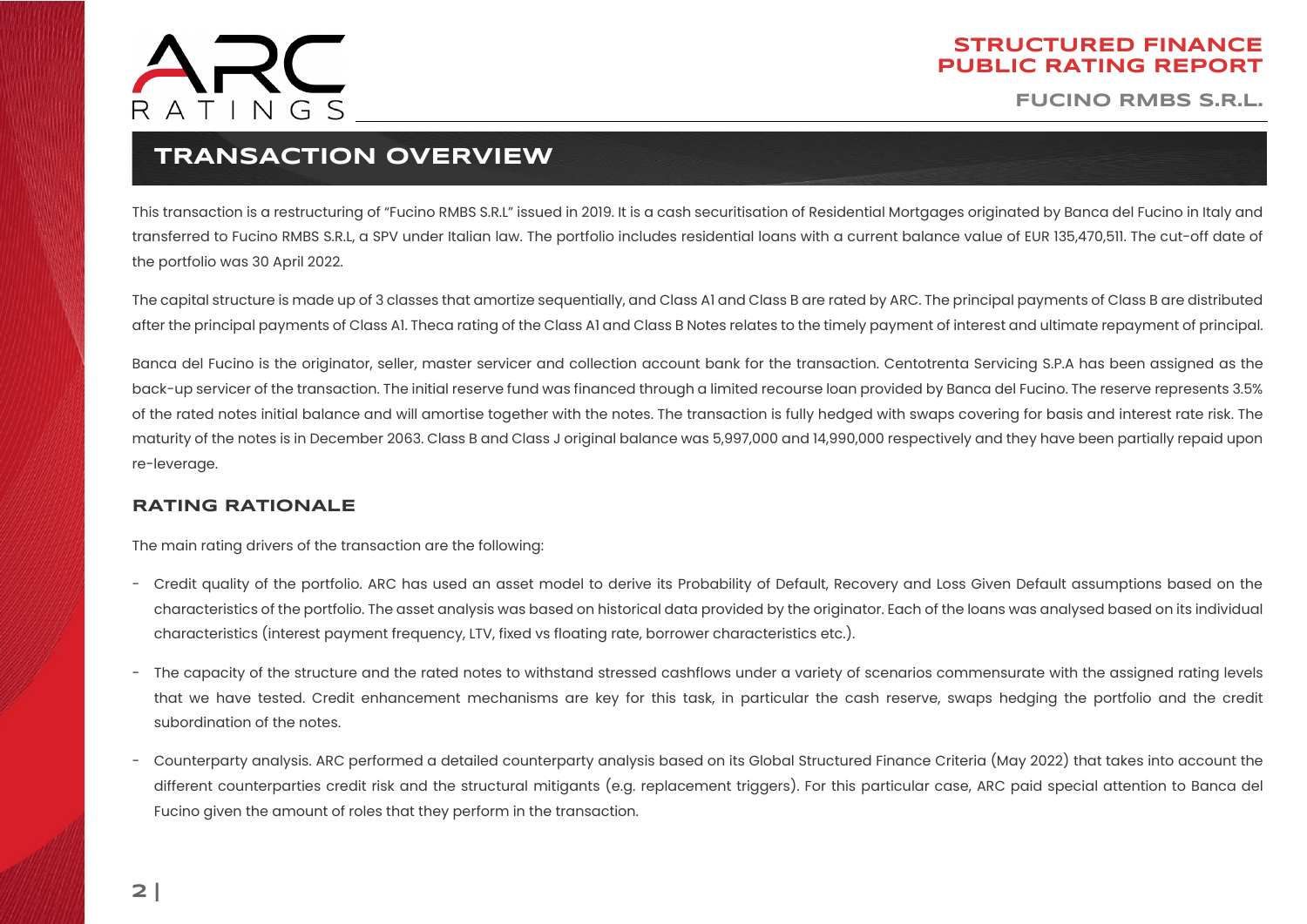

**FUCINO RMBS S.R.L.**

- Expected performance of the Italian economy. Italy is facing a particularly strenuous economic situation given its relatively large exposure to Russian sanctions and its below average performance during the last decade.
- Securitisation and True Sale Framework in Italy. ARC has verified that the SPV and its assets are in full compliance with the Italian securitisation framework and with ARC's Global Structured Finance Criteria (May 2022).

### **TRANSACTION STRENGHTS**

**Cash Reserve**: At closing, the cash reserve represents 3.5% of the Class A1 and Class B balance, and will amortize pari-passu with the notes. The cash reserve will protect the items 1 to 5 (senior fees and other expenses), the SWAP payments and the Class A1 interest rate payments.

LTV Ratio: The current weighted average loan to value ratio is 43.43%, while loans with a WA LTV higher than 70% and 80% represent 11.61% and 2.05% of the pool value respectively. ARC considers these levels to be low in comparison with other rated transactions. Lower loan to value ratios generally materialize into higher recoveries if they default, also, borrowers with lower LTV ratios tend to default less.

**Combined Waterfall:** The combined waterfall allows for a faster repayment of the rated notes given that no excess spread leakage is possible. Class J interest payments will only take place once the rated notes have fully amortized.

**Granularity:** The portfolio average loan size is EUR 89,656 lower than the average Italian RMBS, and loans larger than EUR 750,000 represent 1.94% of the portfolio by outstanding balance.

**Back up servicing:** Centrotrenta Servicing S.p.A has been appointed back up servicer and will step in as servicer should the appointment of Banca del Fucino S.p.a be terminated. Centrotrenta Servicing S.p.a is a pretty well-established servicer in Italy with servicing portfolio that reached EUR 23bn in 2021 and it operates under the Bank of Italy oversight.

Interest subordination: Interest on the Class B Notes is subordinated to the principal of the Class A1 Notes (frelegated to a more junior position in the waterfall) if the cumulative default rate reaches or exceeds 17%. Considering the revised expectations for the Italian economy and past portfolio performances, the trigger limit can be considered to have a low probability of occurring.

Hedging agreements in place: The portfolio is composed of fixed rate loans and loans indexed to 3 months Euribor, 6 months Euribor and ECB Base rate . In order to hedge the different mismatches, the issuer entered into 3 swaps agreements with JPMorgan SE.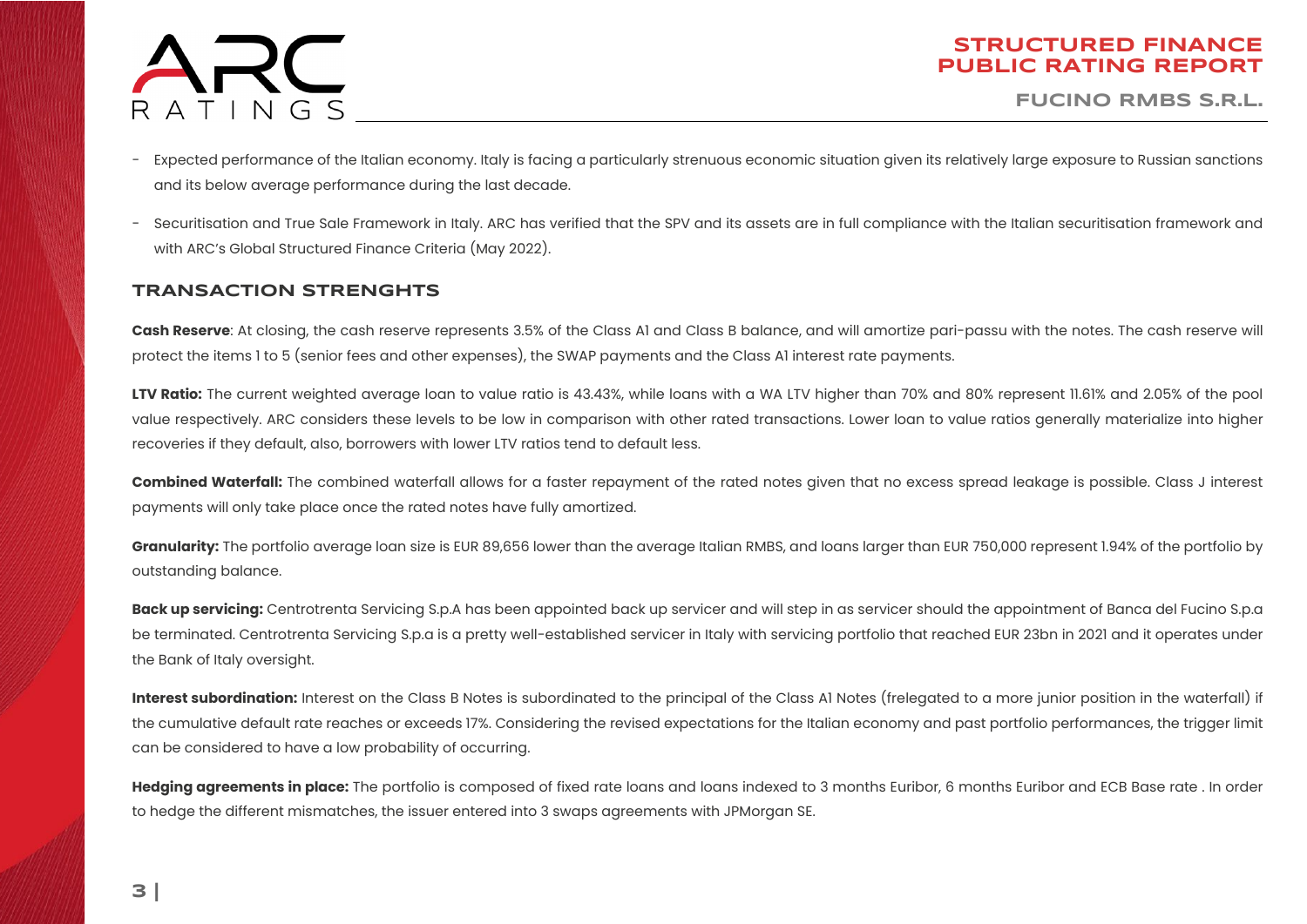

**FUCINO RMBS S.R.L.**

### **TRANSACTION WEAKNESSES**

High Dependency on Banca del Fucino: In line with other Italian transactions, Banca del Fucino is the originator, seller, master servicer and collection account bank of the transaction. A mitigating factor for this is the back-up servicer role assumed by Centotrenta Servicing S.P.A. and the daily sweeps from the collection account to the transaction bank account of the issuer.

**Significant concentration in Lazio:** The borrowers are mostly residents of Central Italy (77.2%), particularly the region of Lazio (75.34%). ARC has taken this into consideration during the asset analysis.

**Renegotiation clauses:** Although the portfolio is static, renegotiation on changes to loan interest rates, yield, maturity and amortization profiles might take place. The uncertainties of the renegotiations' outcomes present a risk, however the potential changes can affect up to 25% of the aggregate balance of the initial pool.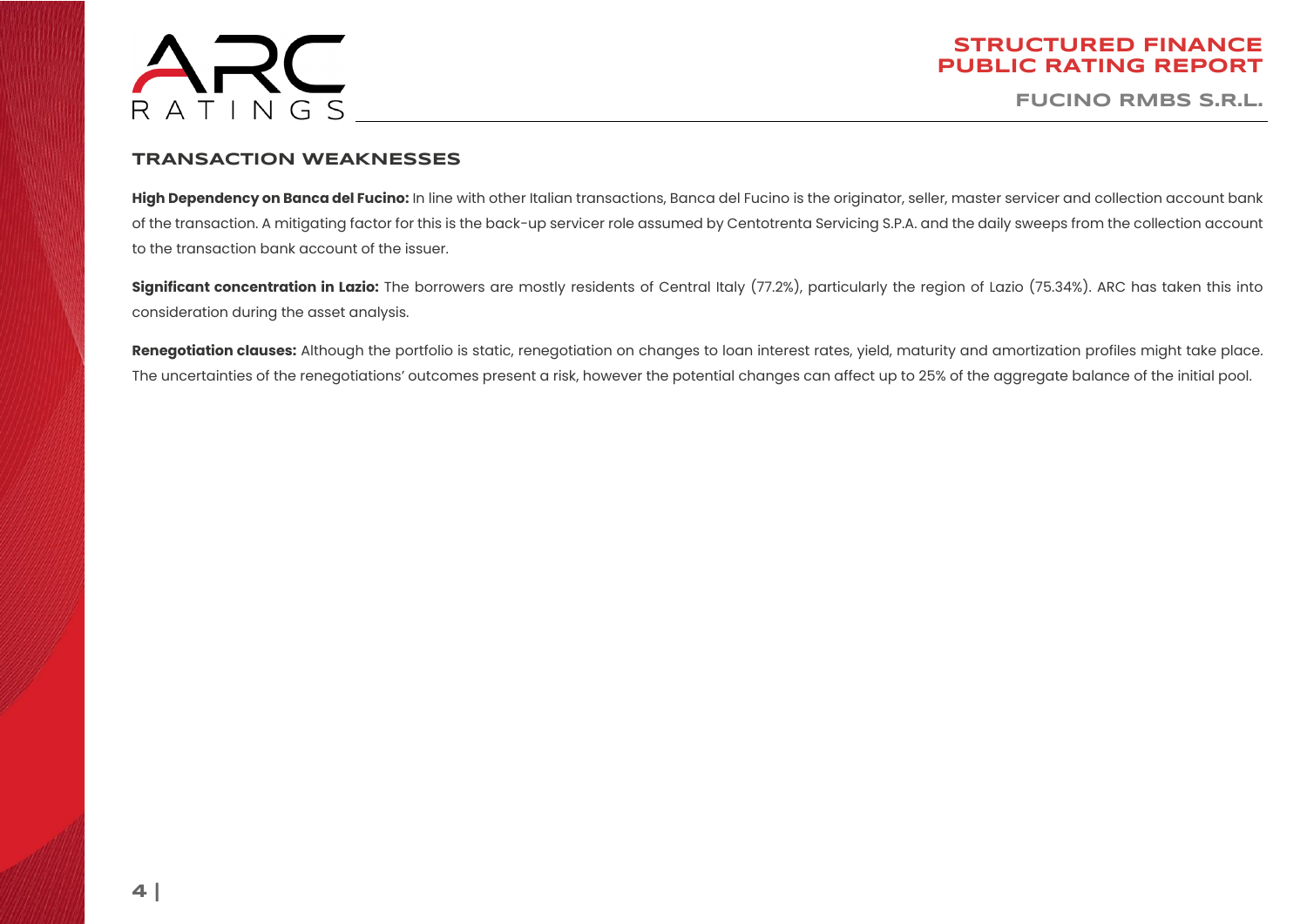

**FUCINO RMBS S.R.L.**

## **THE SERVICER**

<span id="page-4-0"></span>Banca del Fucino was founded in 1923 by Giovanni and Carlo Torlonia, aiming to create a credit institution able to support individuals and small to medium-sized enterprises (SMEs) located in the Fucino area in Abruzzo. Presently, the bank has expanded geographically in Italy and has widened its portfolio of services for its clientele.

By the end of 2021 Banca del Fucino had 36 branches in Italy, with the majority (32 branches) located in the Centre of Italy, 2 branches in the North and 2 in the South. Regarding the assets, it is possible to notice a similar distribution, with the majority located in Lazio. Total assets as at 31 December 2021 were EUR 3.97 bn, showing a growth of about 40% compared to the same period in 2020.



Through an operation of consolidation and recapitalization concluded in June 2020, Banca del Fucino could integrate with Igea Banca (Specialized in securitization, CQS/TFS and online banking), widening its range of services and expanding its participations. Banca del Fucino is today the Parent of the Gruppo Bancario Igea banca, with the following composition.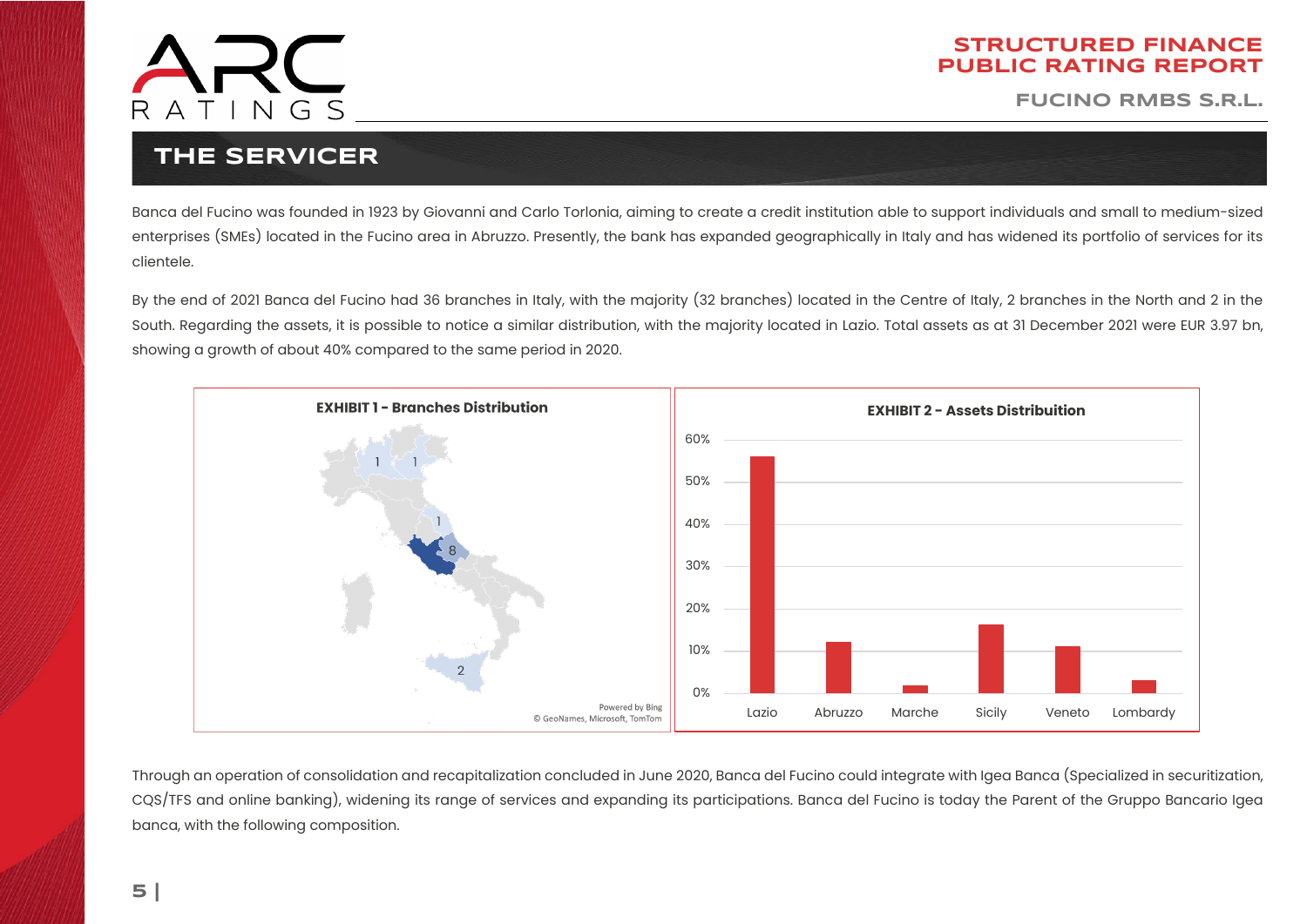

**FUCINO RMBS S.R.L.**

| <b>Name</b>               | <b>Participation (%)</b> | <b>Core business</b>          |  |
|---------------------------|--------------------------|-------------------------------|--|
| Igea Digital Bank S.p.A   | 100%                     | Banking                       |  |
| <b>Pasvim S.p.A</b>       | 100%                     | Private Banking               |  |
| <b>Fucino Green S.r.I</b> | 70%                      | Sustainable Energy investment |  |
| <b>REDD S.r.I</b>         | 15.58%                   | <b>Digital Services</b>       |  |

The credit institution can offer services of consulting, securitization and investment, while ensuring credit line to consumers and SMEs still remain the main business. Considering the mortgage loans sector Banca del Fucino offers products with these characteristics:

- Max 30% of the primary income of the applicant
- Max 70% Loan-to-Value (LTV) for the main occupied property, and Max 50% LTV for other purpose properties
- Minimum/Maximum age of applicant 18/65
- Fixed rate/Floating rate (Euribor 3/6 months, European Central Bank)
- Max 30-years term
- Direct debit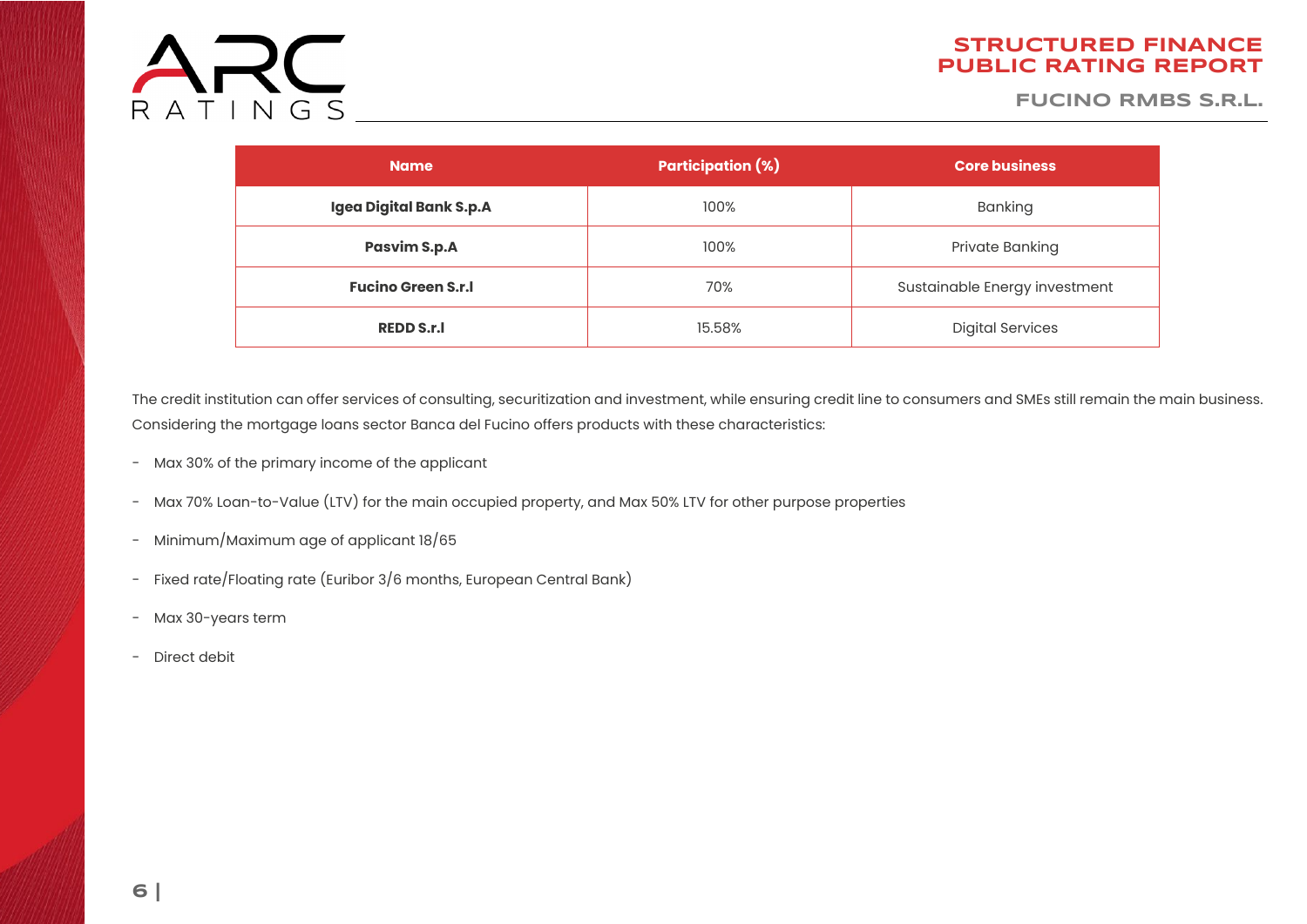# ARC RATINGS

### **STRUCTURED FINANCE PUBLIC RATING REPORT**

**FUCINO RMBS S.R.L.**

The originations are sourced at the local branch level, where applicants first visit the branch to start the process. The initial stage includes the collection of the following documents:

| <b>Applicant</b>                            | <b>Property</b>                                           |
|---------------------------------------------|-----------------------------------------------------------|
| Proof of identity                           | Property map                                              |
| Report of Family assets - if married        | Documents describing the characteristics and intended use |
| Proof of income                             | Draft of purchase contract                                |
| Proof of regular payment - if existing debt | Draft of potential refurbishing projects                  |

Banca del Fucino adopted an automated acceptance model, which includes in the analysis internal data collected through the branch network and external data provided by Bank of Italy, Crif, and Centrale dei Rischi. The models analyze factors of the application (LTV, repayment capabilities, criminal report, guarantees, etc.) whilst checking them against the bank's policies. The process is based on a "traffic light system", where "Green" applications are generally approved without requiring further checks, "Orange" and "Red" inquiries require more detail, and "Black" means that the applicant is associated to default. Furthermore, the model produces a "Super Index (IGP)", which quantifies the level of acceptance of an application against the bank's risks limits.

Regarding the appraisal values, Banca del Fucino relies on the Società Revaluta S.p.A. analysis. This external services company is formed by professionals and regulated by Bank of Italy law n.285/2013. Appraisal processes are implemented annually; however, they might have higher frequency in case the occurrence of some events will affect the properties values over the bank's tolerance limits.

Credit analysis and classifications of clients are implemented on a regular basis by the bank through the internal credit rating system (CRS). The system, through statistical models and historical data series, aims to assign to every client a score based on insolvency probability and to reduce the risk of any deterioration of the assets quality. CSR has been developed with Cedacri, one of the leading IT providers in Italy, and provides a risk scale from 1 (best class) to 10 (worst class).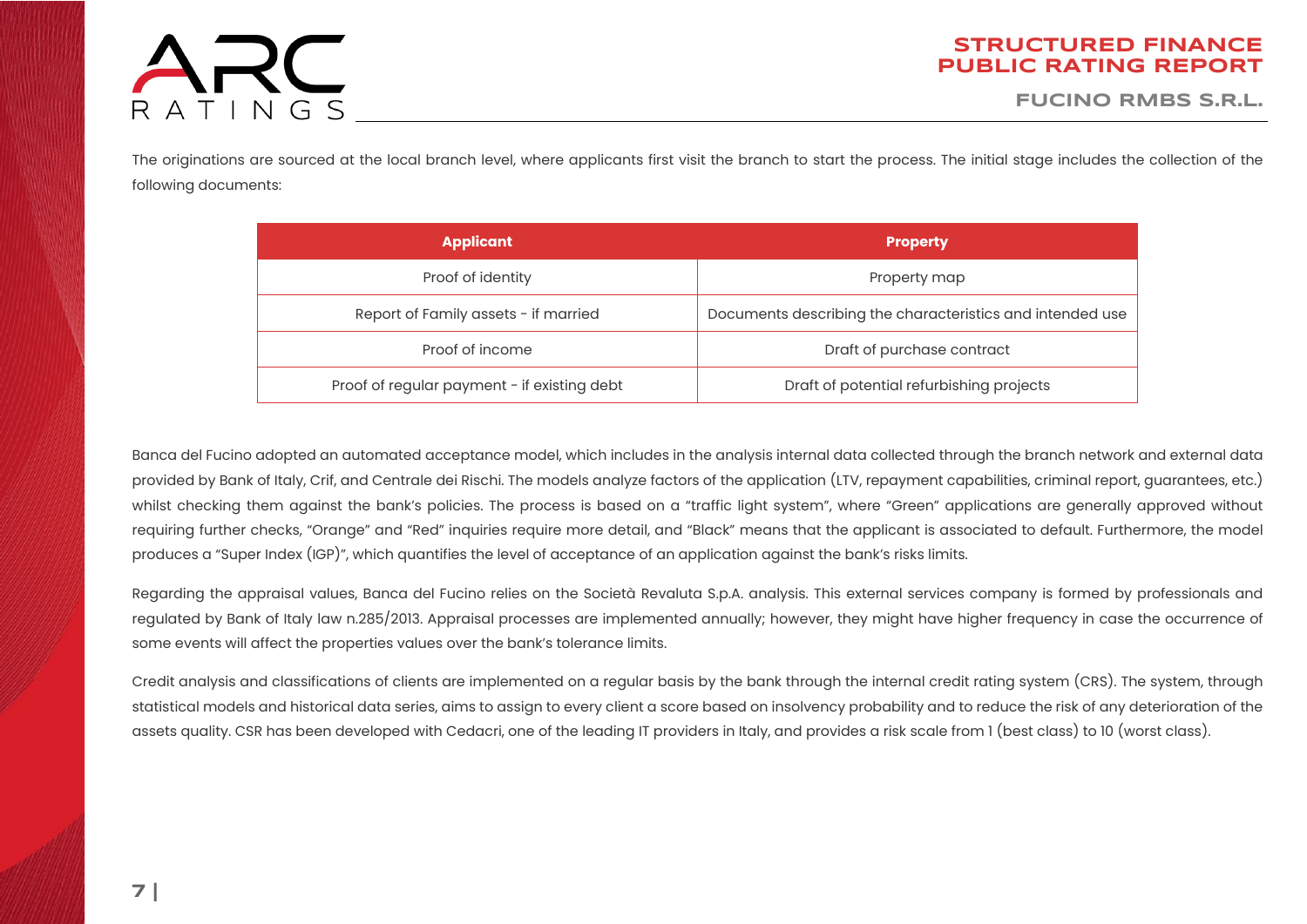# ARC RATINGS

### **STRUCTURED FINANCE PUBLIC RATING REPORT**

**FUCINO RMBS S.R.L.**

The approval processes are conducted at different levels according to the borrower's exposures:

| <b>Approval body</b>            | <b>Amount (EUR)</b> |  |
|---------------------------------|---------------------|--|
| <b>Credit Committee</b>         | 2,500,000           |  |
| <b>Credit Dept. Manager</b>     | 1,000,000           |  |
| <b>Commercial Dept. Manager</b> | 400,000             |  |
| <b>Small Business Manager</b>   | 300,000             |  |
| <b>Regional Manager</b>         | 200,000             |  |
| <b>Hub Manager</b>              | 100,000             |  |

The loan management and servicing activities are implemented at branch level through a daily automated screening of payments. The majority of loans are on monthly payment schedules although the portfolio does include some quarterly, semi-annual and annual schedules which are in line with the overall Italian market. The bank follows standard collections and arrears management strategies including compliance with regulatory guidelines surrounding delinquency. For every arrears case, customer contact is initiated immediately after notification to the bank through calls and letters, which is typically 15 days after a payment becomes due. If these attempts to solve the payment anomalies fail, the account is moved to the centralized UtP & PD management office. This unit is specialized in implementing efficient collection strategies and relies on third-party servicers, if required, in order to protect the bank's assets quality.

Legal proceedings are generally commenced after a loan is classified as defaulting and all previous attempts at an out of-court resolution have been exhausted. The standard procedure would include: (1) Legal notification within 15 days, (2) Foreclosure of the property within 6 months, (3) Distribution after forced sale within 48 months. However, these time ranges might widen considering the inefficiencies of the Italian juridical system. Banca del Fucino seems intentioned to purse extra-juridical agreements with the borrowers, while the legal proceedings are underway.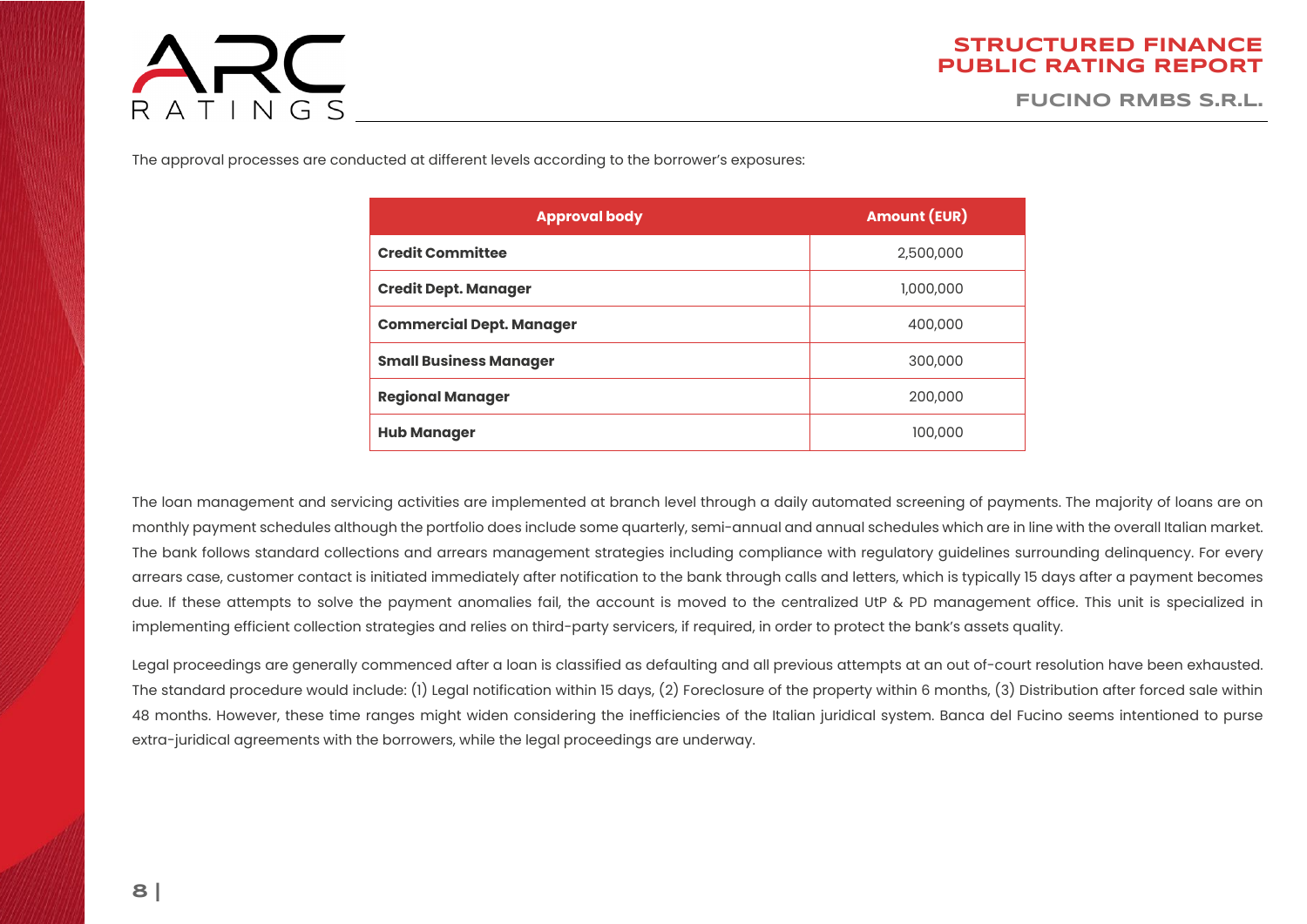

**FUCINO RMBS S.R.L.**

# **ASSET ANALYSIS**

All of the assets in the portfolio benefit from a first economic lien and are originated by Banca del Fucino S.p.a. related to properties located in Italy.

<span id="page-8-0"></span>In regard of these properties, the vast majority (90.68%) are primary residences while secondary/holiday residences represent the remaining 9.32%. Normally the owner-occupied property mortgages tend to show a better performance than the mortgages linked to secondary properties.

In the exhibit below its observed that 10.08% and 11.01% of the pool were originated in 2020 and 2021 respectively, while 11.04% was originated in 2017. This has resulted in the WA seasoning of 7.2 years and WA residual term of 15.7 years. In terms of LTV, the portfolio has a WA LTV of 43.43%, which shows a considerable reduction compared to the Original LTV of 59.61%. The current LTV is considered low for the average level of the Italian market, furthermore the loans associated to an LTV equal or higher than 80% represent about 2.05% of the current value (Exhibit 4).

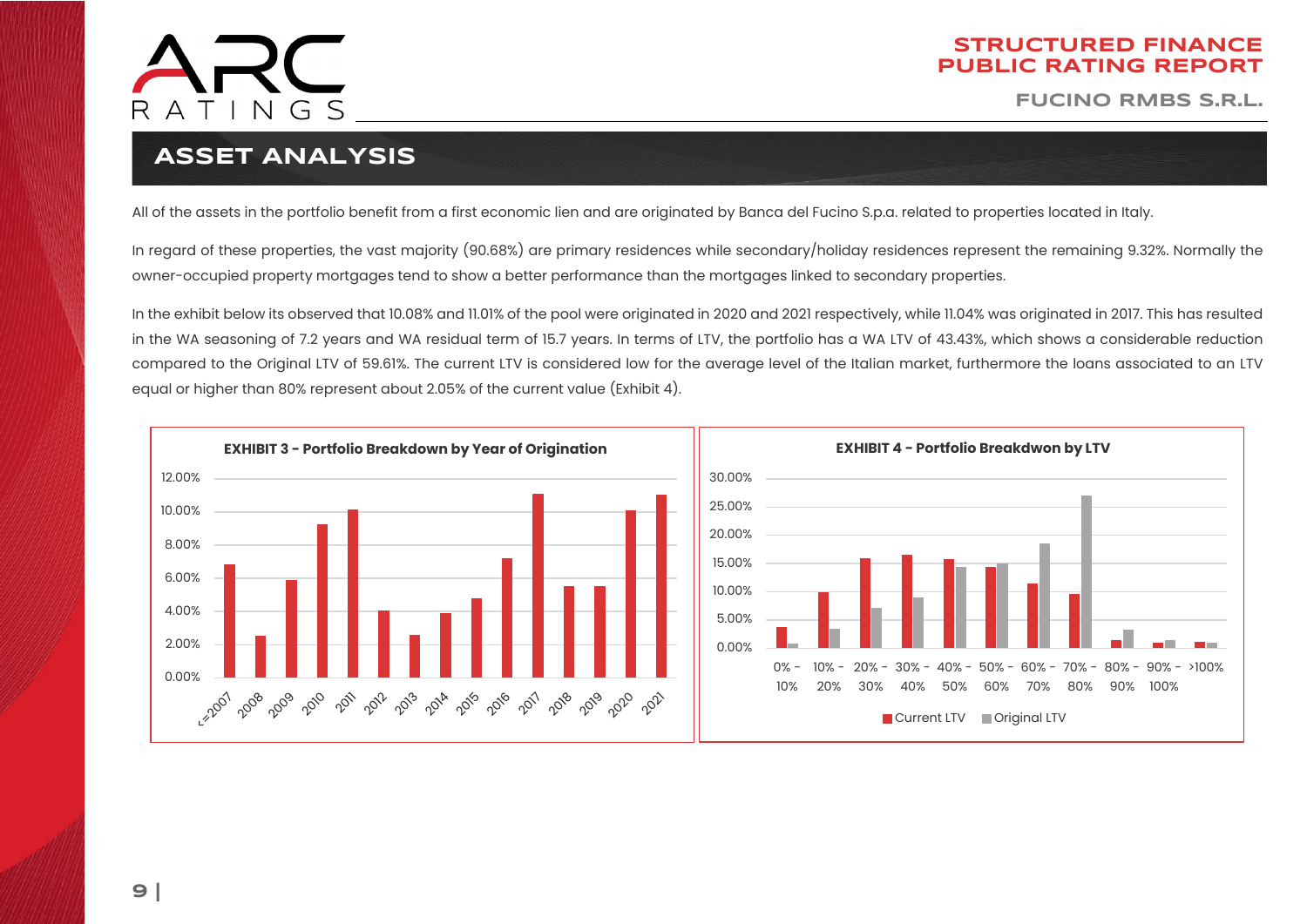# ARC RATINGS

### **STRUCTURED FINANCE PUBLIC RATING REPORT**

**FUCINO RMBS S.R.L.**

The Exhibit 5 shows the vast majority of the payments are executed monthly (98.54%) while the quarterly and semi-annual payments represent 1.26% and 0.20% of the current loans' values respectively.

This portfolio is currently split between fixed rate loans (24.85%) and floating rate loans (75.15%), within the floating rate loans it is possible to identify that 8% is associated to assets that are floating rate with a cap. With reference to the floating rate, the majority of the loans (75.38%) are indexed to 6m Euribor, while 18.80% is indexed to 3m Euribor and the remaining 5.82% is linked to the ECB base rate.



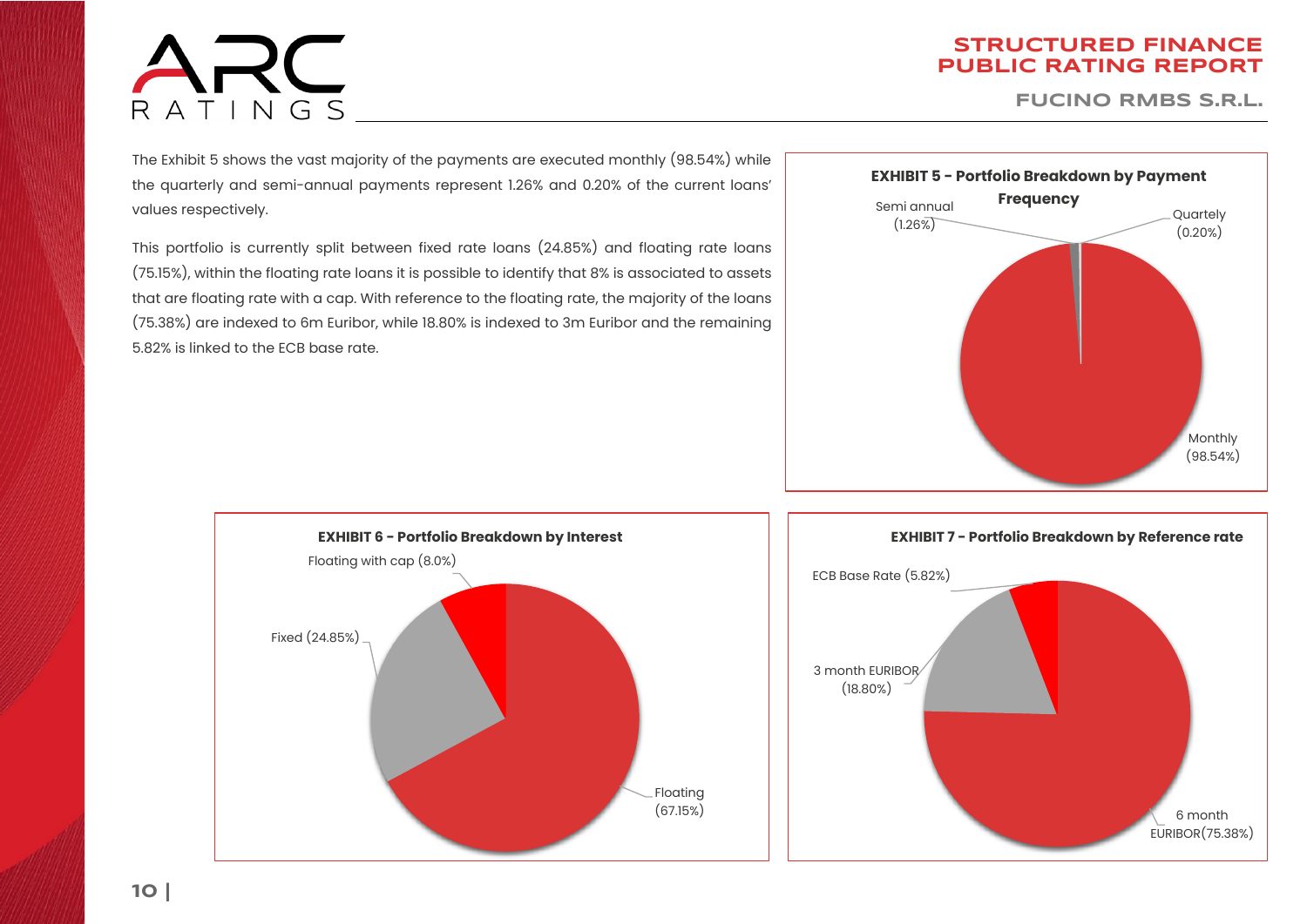

**FUCINO RMBS S.R.L.**



The properties securing the portfolio are concentrated mainly in Central Italy (77.21%), while 21.27% is located in Southern regions, and a marginal 1.46% is in the North of the country. The highest concentration is located (75.34%) in Lazio, which is the originator's core market and it is also the region where the majority of Banca del Fucino's branches and headquarter are located.

Exhibit 10 shows the changes in delinquency levels from year-end 2009 to year-end of 2021. The portfolio has maintained a relatively good performance until 2020 where, due to the combination of macroeconomic instability in the country and restrictions, the delinquency rate spiked to 2.3%. However, only 56 loans of the total 1511 (4.15%) of the portfolio have previously had one unpaid instalment.



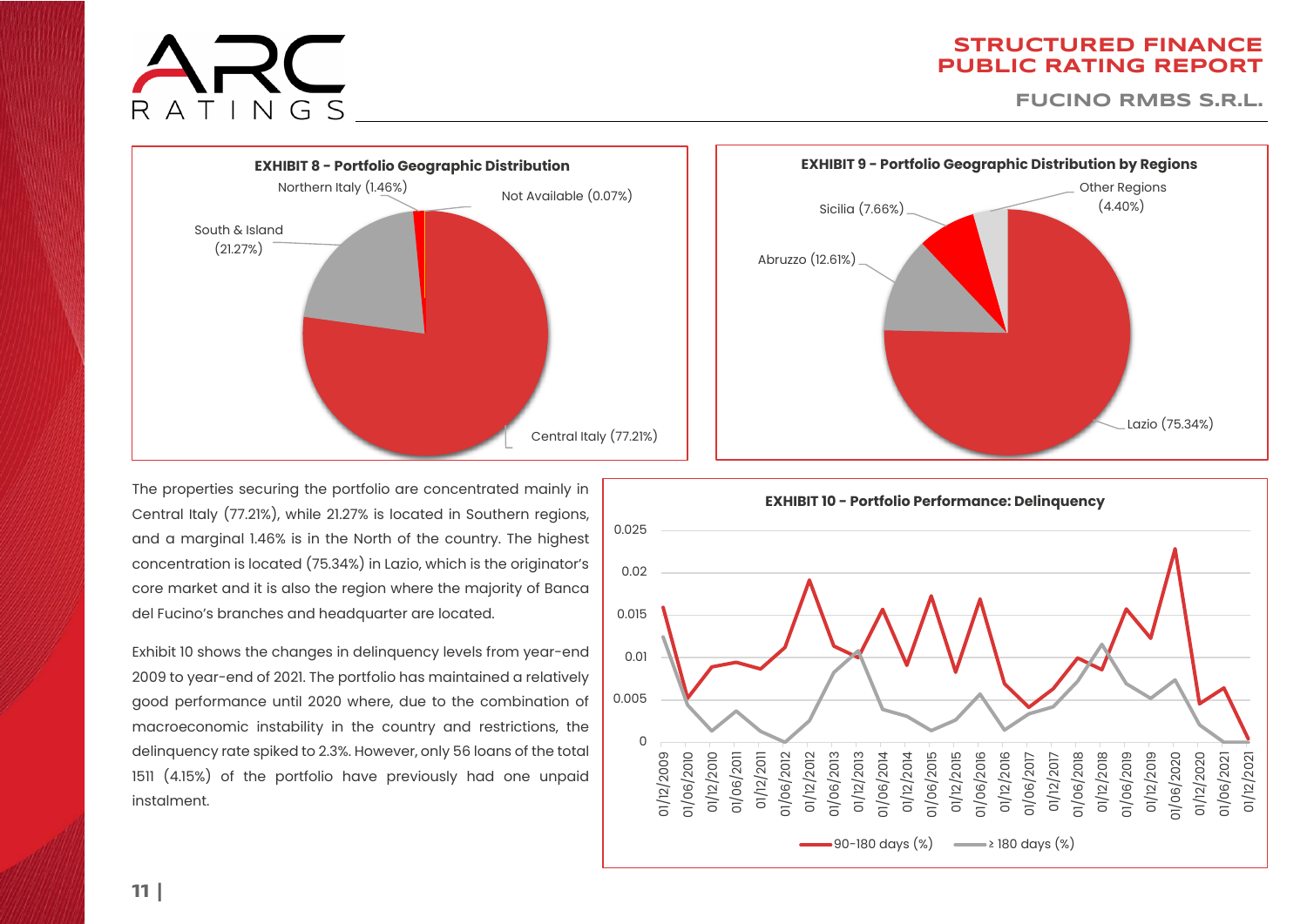

**FUCINO RMBS S.R.L.**

The following graphs show the performance of loans originated by Banca del Fucino in the past in terms of default and recoveries. The WA default rate stands at 3.4% while the WA recovery rate is 56.4% according to the vintage data provided by Banca del Fucino.

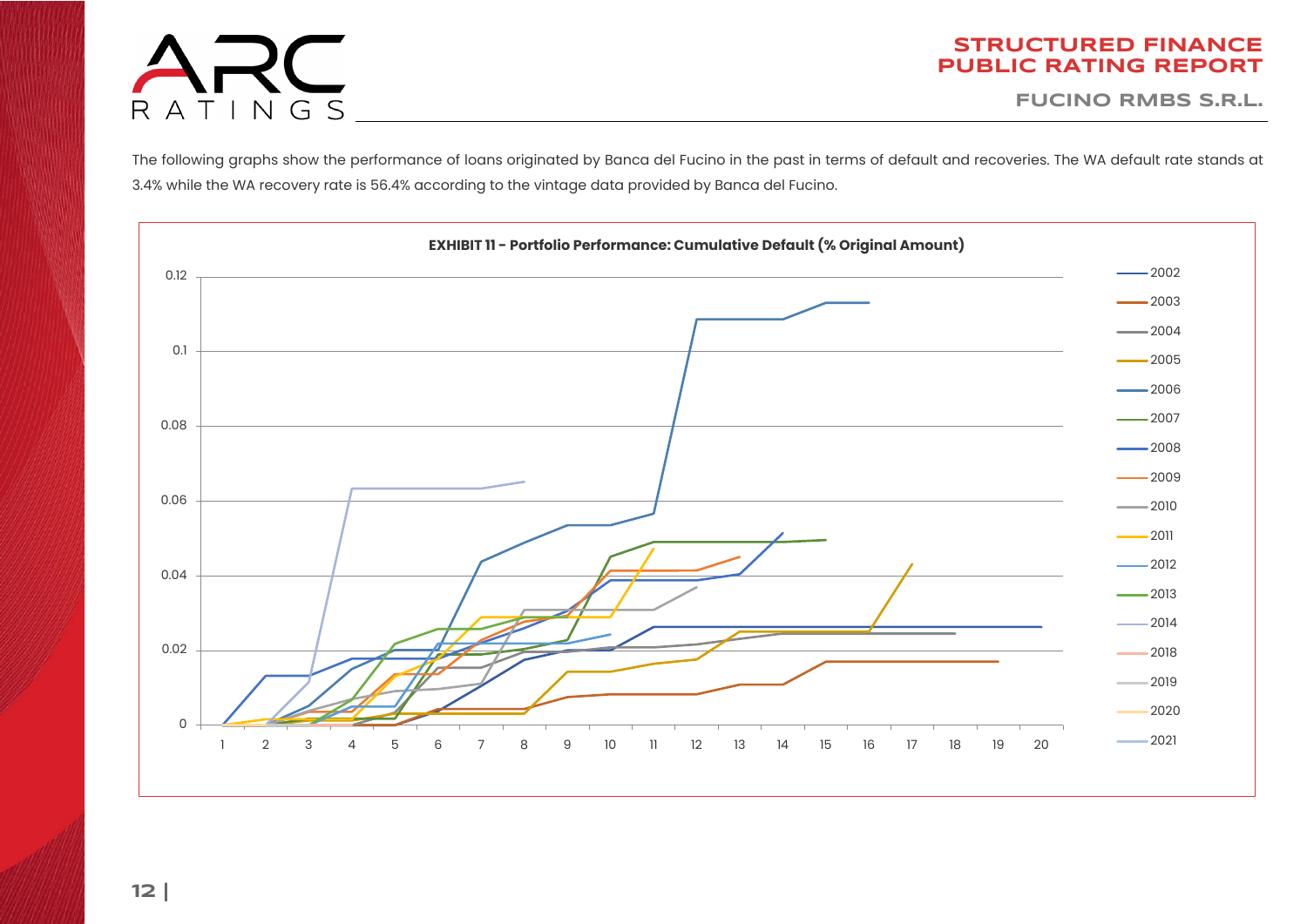

**FUCINO RMBS S.R.L.**





RATINGS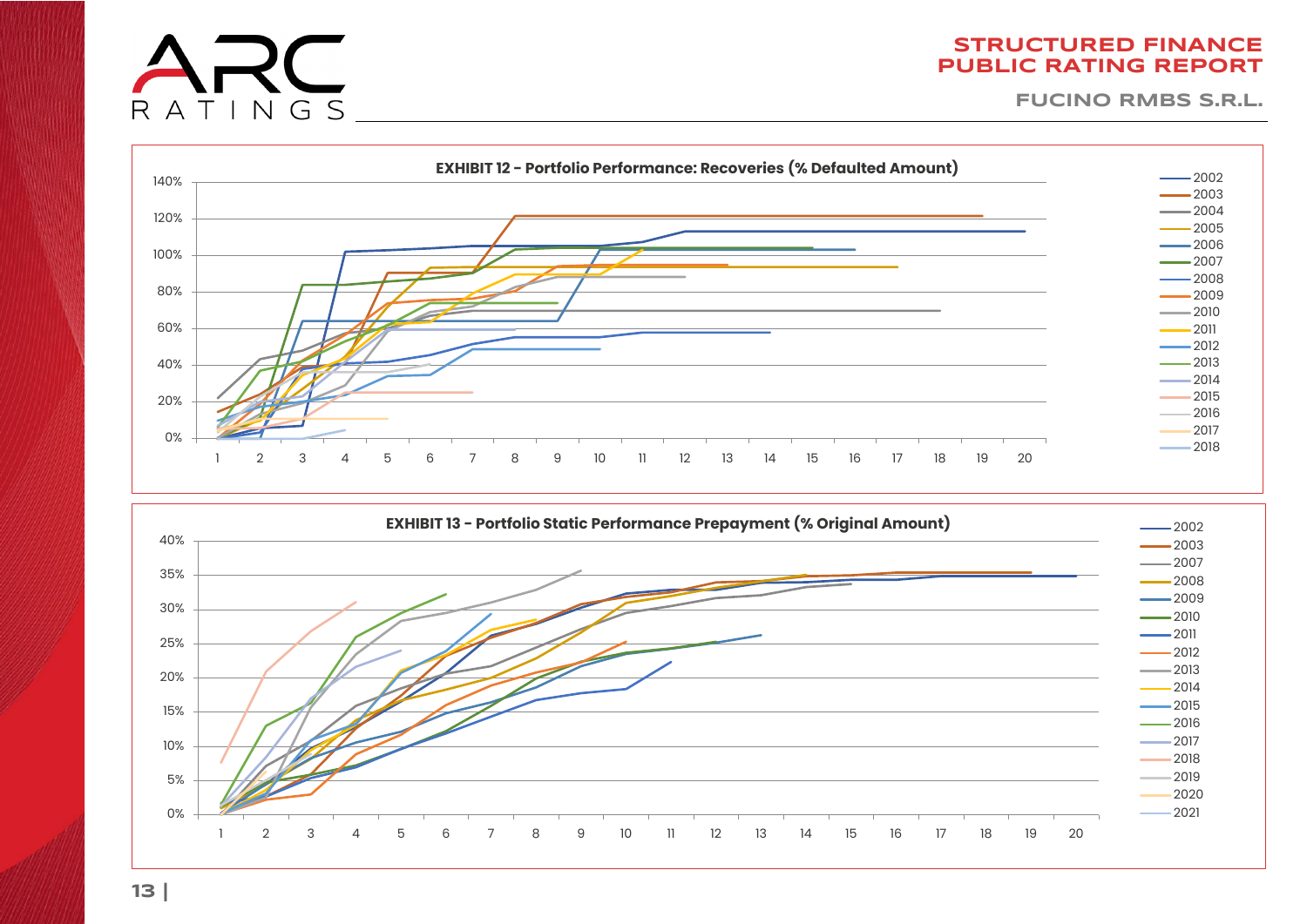**FUCINO RMBS S.R.L.**



### **Renegotiations and Repurchase**

 $T IN G S$ 

R

Terms of the servicing agreement include the option to renegotiate:

- Change the interest rate from floating rate to fixed rate and vice versa
- Reduction of the interest rate or of the spread of the Loan
- The principle amount payable, which cannot exceed 10% of the outstanding principal amount of the Claims as at the Effective Date, and 35% of the Principal Amount over the entire duration of the transaction.
- Reduction of the Net Margin of a maximum of 20% with a floor of 0.5%. In the situation where the margin will be reduced by more than 0.5% the servicer must provide an indemnity to the special purpose vehicle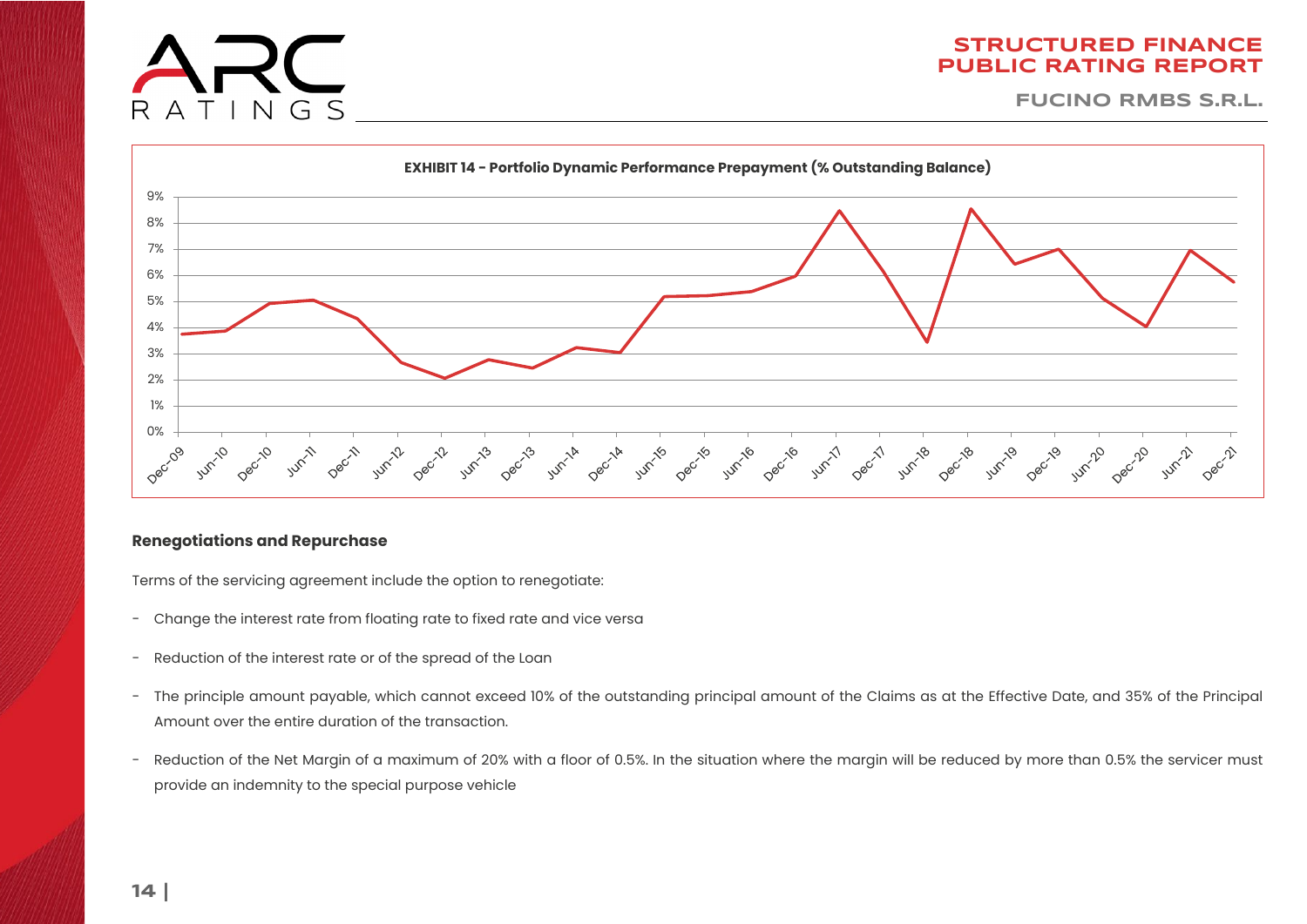

**FUCINO RMBS S.R.L.**

- The final maturity may be adjusted subject to the flowing:
	- The renegotiation agreement shall not provide for payments of any instalment on a date which falls on a date which is 10 years prior and/or 15 years before the final maturity date.
	- The outstanding principal amount of all the Loans object of such renegotiation shall not exceed 10% of the outstanding principal amount of the Claims as at the Effective Date
	- In case of a granted suspension, it should not exceed 18 months limit
- Repurchase of loans, considering the following limitations:
- The amount cannot exceed 20% of the aggregate balance of the initial pool
- Regarding performing loans, the price should be equal to the current balance plus the accrued interests and the amount derived from the principal balance of the repurchased loans multiplied by the interest rate applicable to the Class A1 notes over a period between the relevant re-purchase date and the immediately following payment date.

The risk persists as requests for suspension or renegotiation cannot be predicted and is influenced by a wide variety of economic, market industry, social and other factors, including prevailing mortgage market interest rates and margins offered by the banking system, the availability of alternative financing, local and regional economic conditions as well as special legislation.

### **Italian Economy Performance**

The portfolio is fully located in Italy, which in recent years has been characterized by slow growth, relatively low salaries, high unemployment rate, and declining property prices. The following table helps to describe the macro indicators applicable to the portfolio.

Exhibit 15 shows a GDP trend which, other than the higher volatility experienced due to the pandemic in the last 2 years, has remained at values close to zero. Investments show higher volatility; however, Italy still holds a net positive international investment position balance (IIP) and internal investments are mainly driven by the public sector. Unemployment still remains considerably high with values no lower than 8%.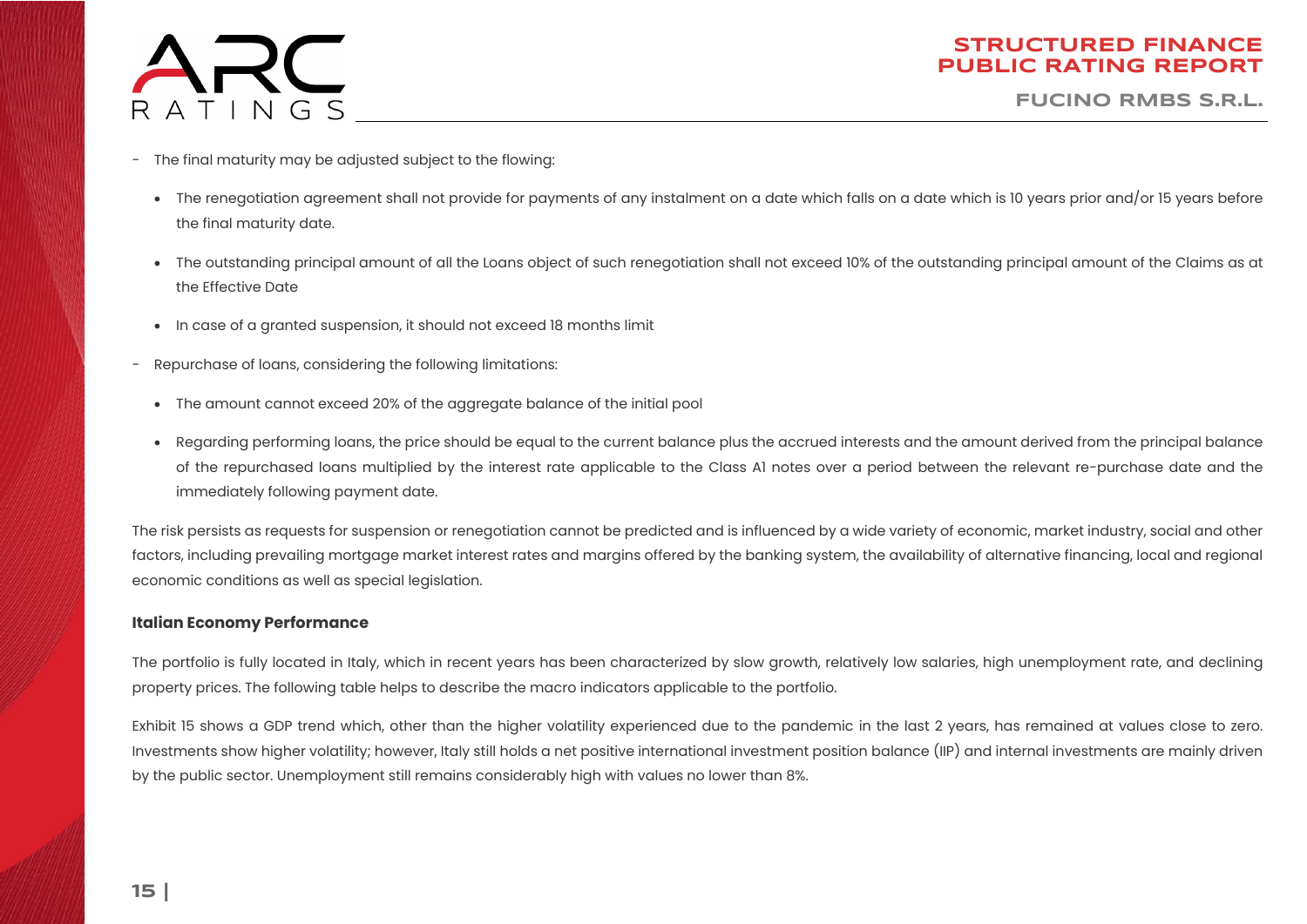# $ATINGS$

### **STRUCTURED FINANCE PUBLIC RATING REPORT**

**FUCINO RMBS S.R.L.**

ARC has taken into account the situation of the Italian economy (current and forecasted) and applied the relevant stresses to its assumptions during the quantitative phase of the transaction analysis.

### **ELIGIBILITY CRTIERIA**

The most relevant eligibility criteria points for the transaction's portfolio can be found below:

- The loans were originated by Banca del Fucino
- The loans are denominated in Euros
- The borrowers are "in bonis" status
- The loans were originated after 2003
- The loans had an original value of less than EUR 1.2m and have French amortization
- All of the loans benefit from the first economic mortgage lien
- Loans have a minimum spread of 0.25% for the floating rate mortgages and a minimum 0.65% coupon for the fixed mortgages
- No Loan was subsidized by public subsidies or was granted to Banca del Fucino employees
- Loan Agreements did not present more than two overdue and unpaid instalments on the Valuation Date; and as of May 5, 2022 they presented no more than one instalment due and unpaid
- The loans have been fully withdrawn and no possibility of increasing the amounts exist

### **TRUE SALE AND BANKRUPTCY REMOTENESS**

ARC received legal opinions on the correct transfer of the assets under the Italian securitization law. Under law 130 (securitization law) and under the special vehicle clauses bankruptcy remoteness was achieved.

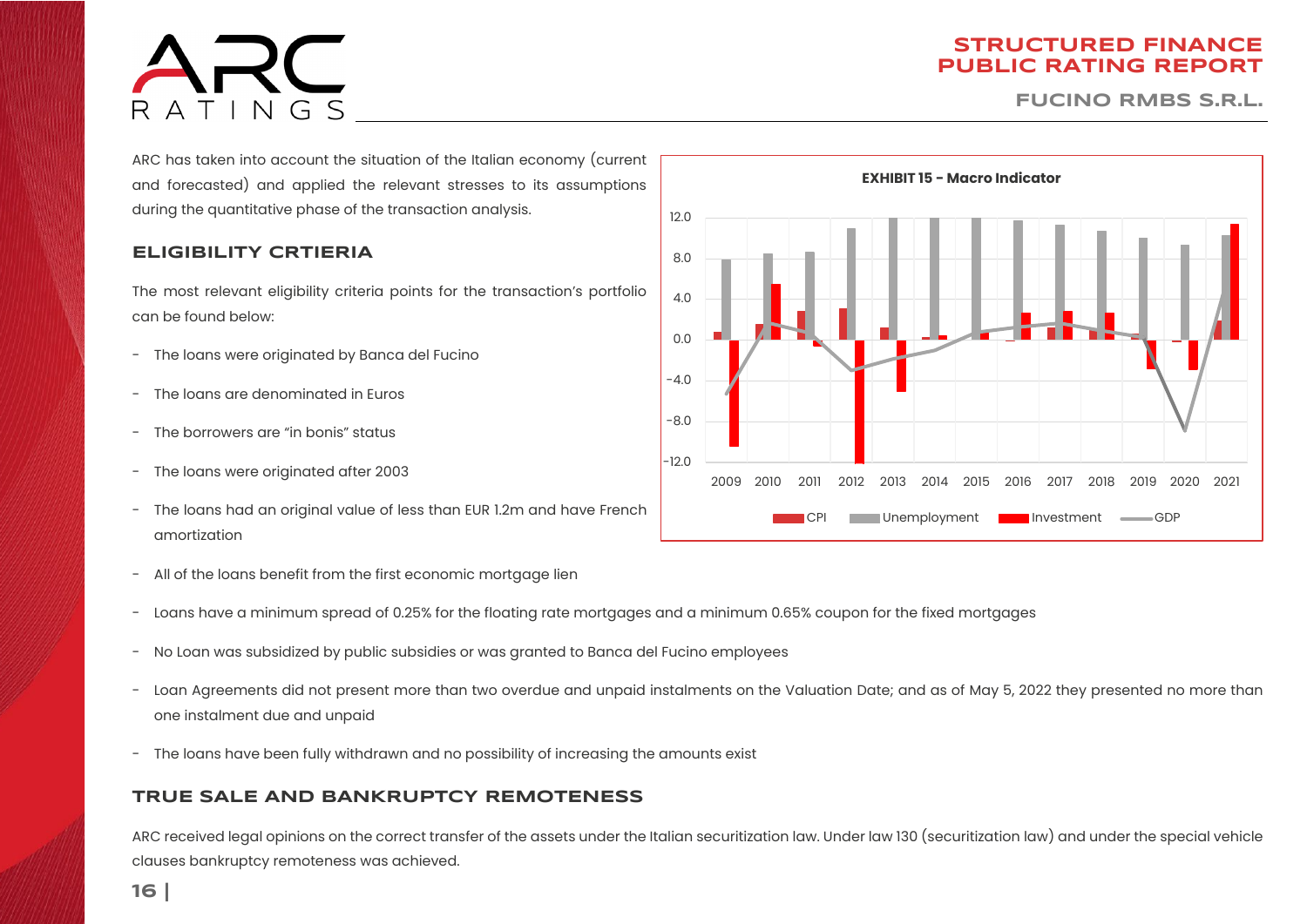

**FUCINO RMBS S.R.L.**

# **TRANSACTION STRUCTURAL FEATURES**

On the 13th of June the Originator transferred the portfolio to Fucino RMBS S.R.L which funds the acquisition of the portfolio with the proceeds of the issued notes.

<span id="page-16-0"></span>**Waterfall of payments**: The transaction has a combined waterfall of payments that allows use of principal payments and the other sources of income (recoveries from defaulted assets, potential swap payments, etc.) to cover for potential shortages of liquidity in case the cash reserve is not sufficient.

The waterfall of payments is as below:

### **Pre-Enforcement Priority of Payments:**

- 1. Senior fees and expenses
- 2. Swap payments for the different hedging agreements
- 3. Class A1 Interest Payments
- 4. Replenishment of the Cash Reserve up to the target amount
- 5. Interest on the Limited Recourse Loan provided by Banca del Fucino
- 6. Class B Interest (if no Subordination Event has been triggered)
- 7. Class A1 Principal Payments
- 8. Class B Interest (if there is a Subordination Event in place)
- 9. Class B Principal Payments
- 10. Principal on the Limited Recourse Loan
- 11. Other payments (i.e. Swap termination payments)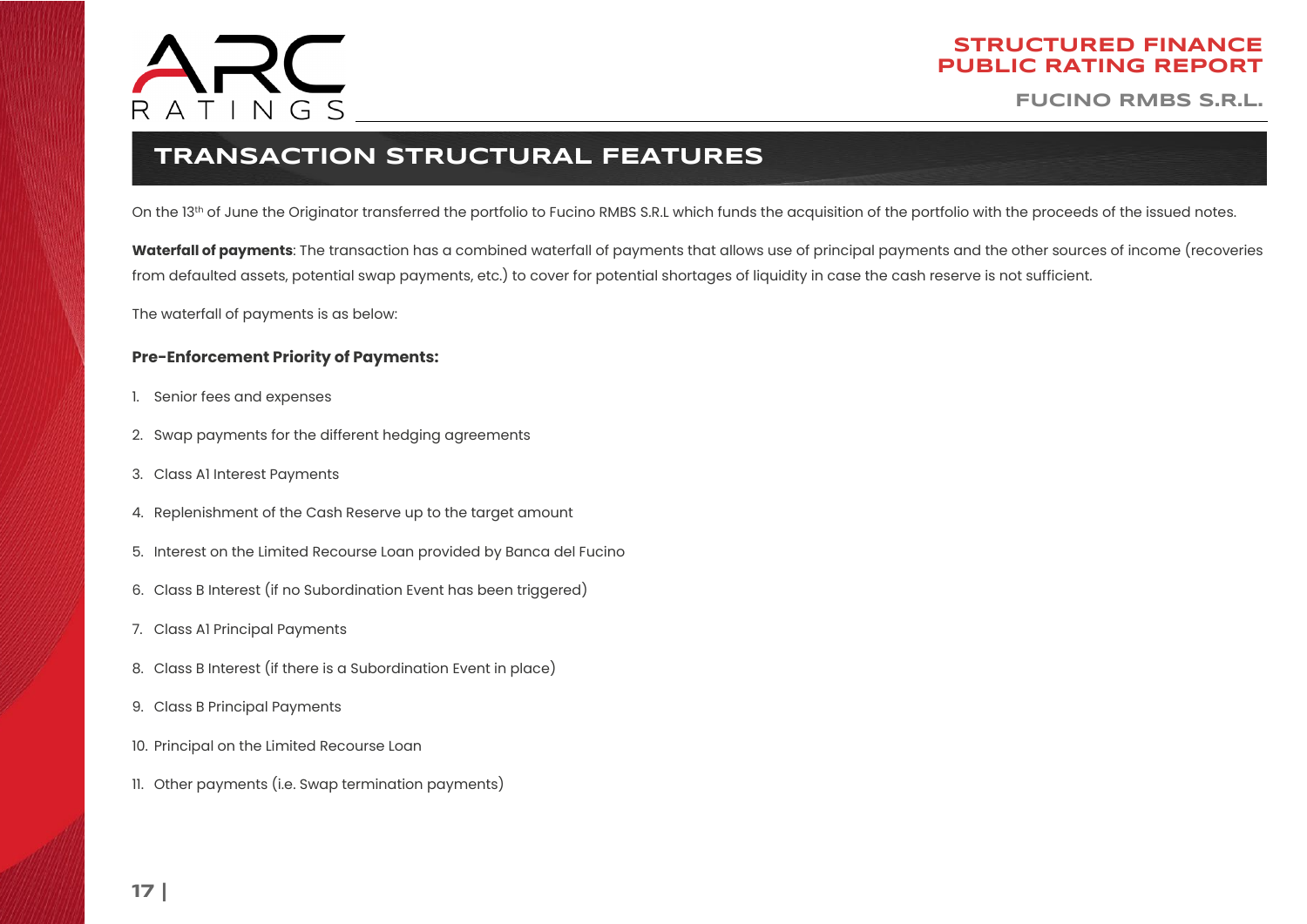

**FUCINO RMBS S.R.L.**

### **Post-Enforcement Priority of Payments:**

- 1. Senior fees and expenses
- 2. Swap payments for the different hedging agreements
- 3. Class A1 Interest Payments
- 4. Class A1 Principal Payments
- 5. Interest on the Limited Recourse Loan provided by Banca del Fucino
- 6. Class B Interest Payments
- 7. Class B Principal
- 8. Principal on the Limited Recourse Loan
- 9. Other payments (i.e. Swap termination payments)
- 10. Class J Interest payments
- 11. Class J Principal payments
- 12. Class J residual payments

The structure does not have a deficiency ledger, the funds will be used to repay the different notes after the cash reserve is replenished. There is no excess spread leakage.

The credit enhancement for the senior notes comes through the subordination of the more junior notes. The cash reserve represents 3.5% of the balance of Class A1 and Class B notes and amortizes during the life of the transaction regardless of the transaction performance, it can be used to pay senior fees and Class A1 interest providing extra credit enhancement to the notes. At the current Euribor levels, the cash reserve provides protection for approximately 5 periods at the closing of the transaction.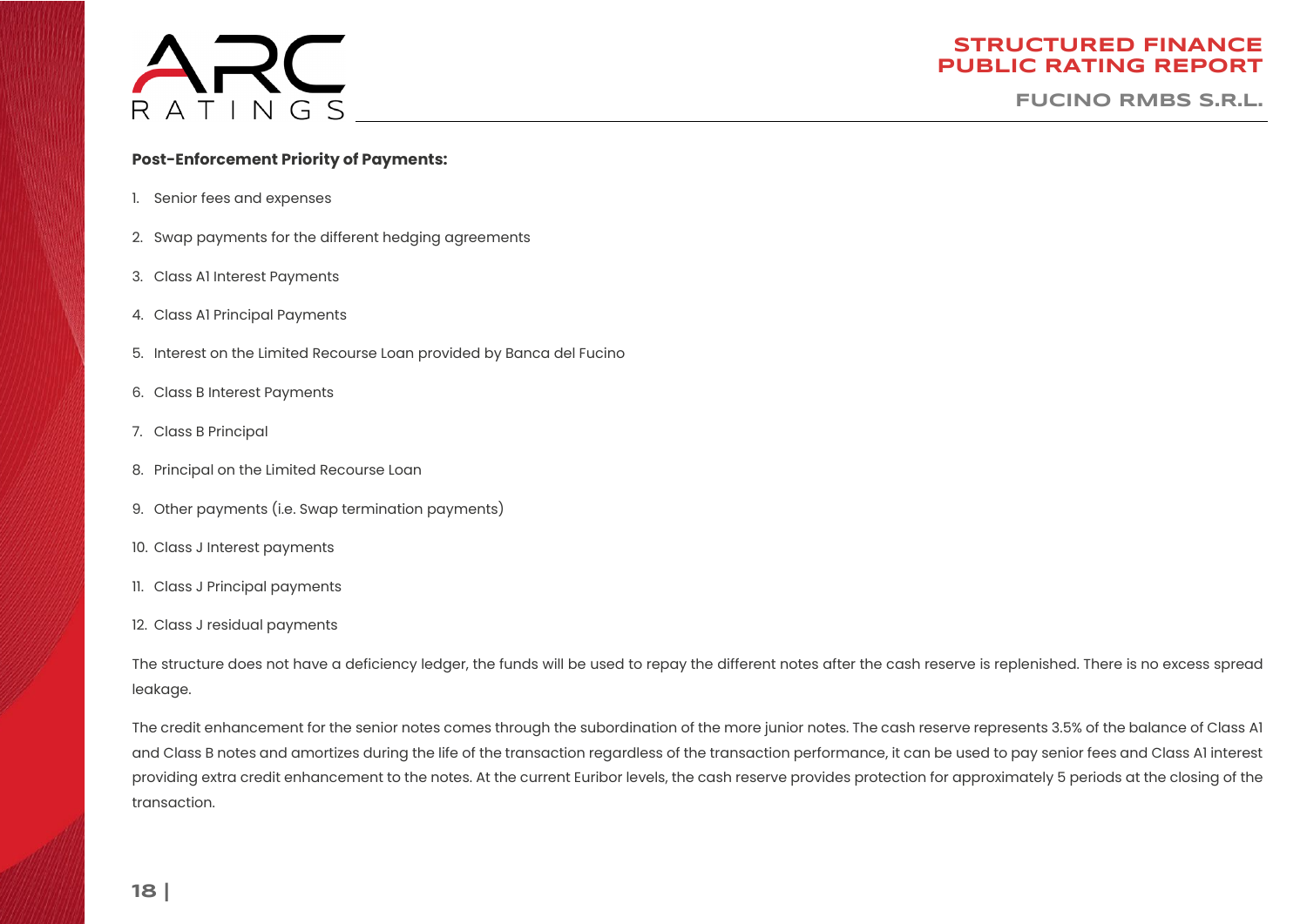

**FUCINO RMBS S.R.L.**

### **Interest Subordination Event**

If the cumulative default ratio is equal or above 17% the "Interest subordination event" interest payments of Class B will be moved to a more junior position of the waterfall benefiting the Class A1 notes. ARC took this into consideration in its assumptions but considers this scenario highly unlikely.

### **COUNTERPARTY ANALYSIS**

The transaction counterparty structure can be found below:

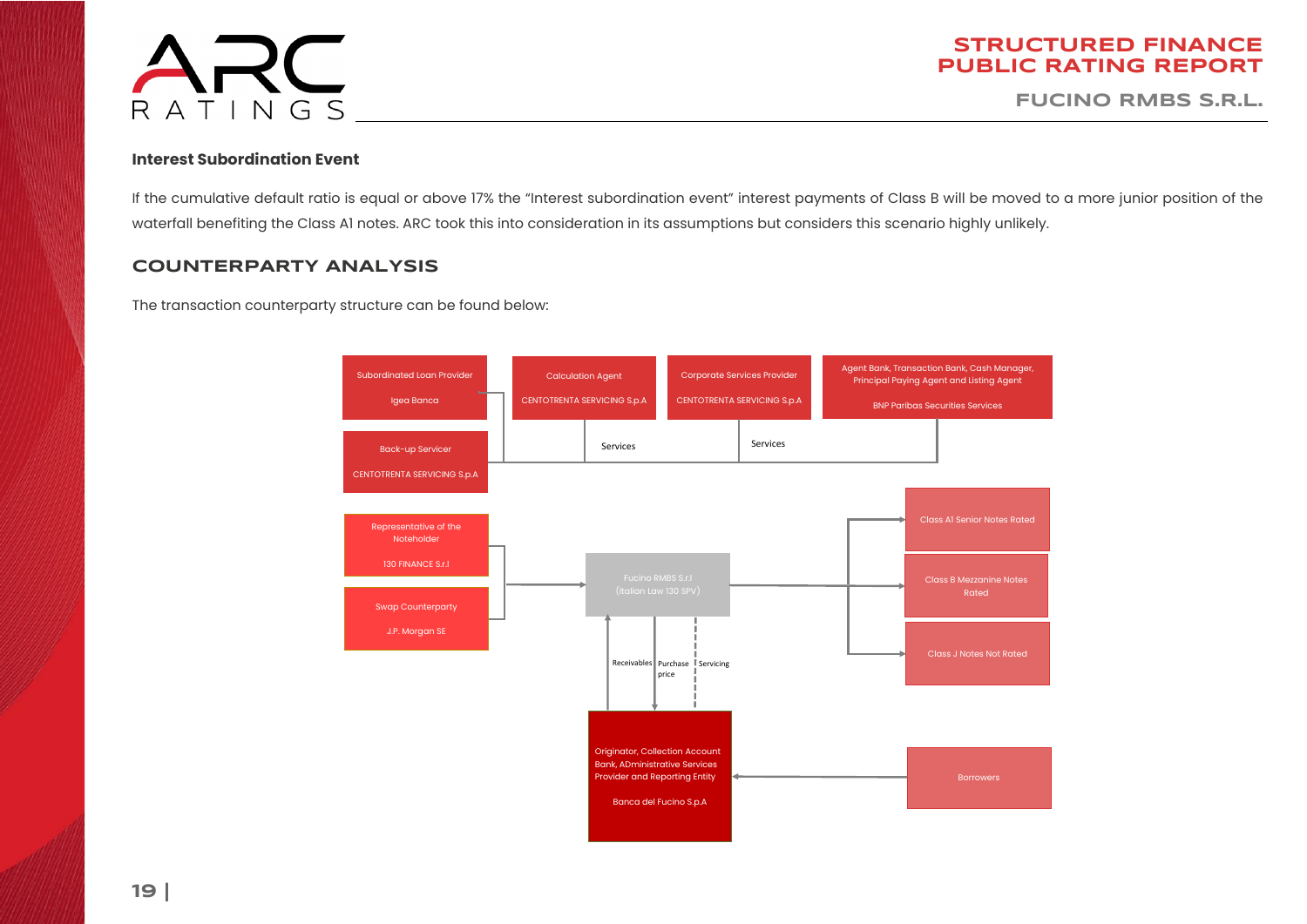

**FUCINO RMBS S.R.L.**

### **Back-up Servicer, calculation agent and corporate services provider**

Centrotenta Servicing S.p.A. was appointed as the back-up servicer to the transaction. The company was founded in 2001 and has more than EUR 20 billion in portfolio that they currently service.

As the calculation agent of the transaction, Centotrenta Servicing will be in charge of calculating the relevant cashflows and informing the different counterparties of payments and through the investor reports. Provisions have been made for cases when the servicing report is not available to protect Class A1 interest payments.

### **Originator, Seller, Servicer, Master Servicer, Collection Account Bank**

As described previously on this report Banca del Fucino is the originator, seller and servicer of this transaction. As collection account, Banca del Fucino will collect the interest and principal payments from the borrowers and will transfer the collections on a daily basis to the Account Bank, this acts as a mitigant to the credit risk of Banca del Fucino.

### **Transaction Account Bank and Paying Agent**

BNP Paribas Securities Services, Milan Branch is the account bank for the transaction. ARC does not apply any rating cap to the transaction based on the credit risk of this counterparty.

### **Swap Counterparty**

Fucino RMBS S.R.L. has entered into different swap agreements to hedge the portfolio's interest and basis risk. JP Morgan SE will perform the role of Swap Counterparty. ARC has included the Swap analysis in its assumptions based on different possible future interest rate scenarios.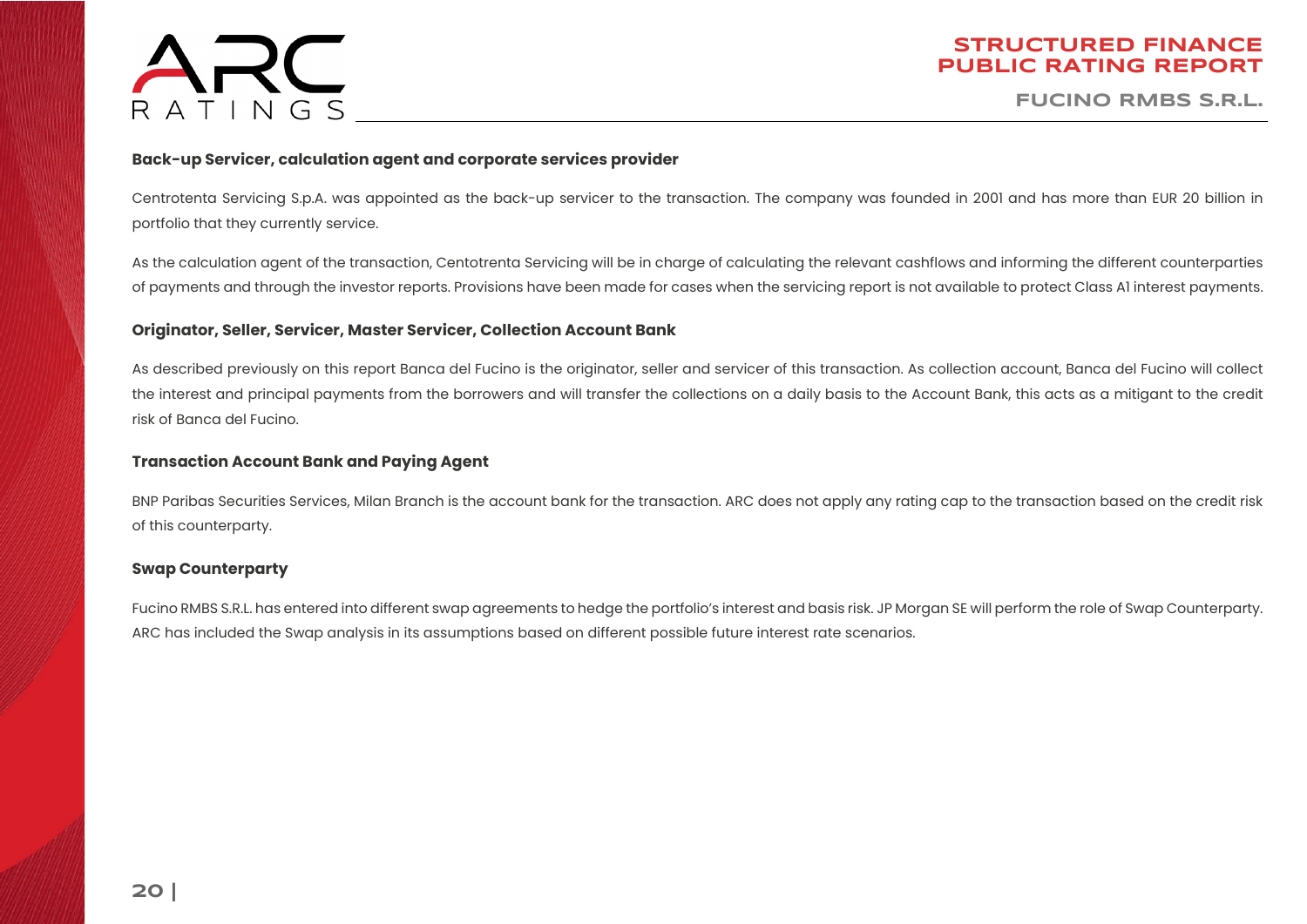

**FUCINO RMBS S.R.L.**

## **ANALYTICAL ASSUMPTIONS**

<span id="page-20-0"></span>Following ARC's Global Residential Mortgage Backed Securities (RMBS) Rating Criteria (May 2022), the expected default frequency and loss severity for the portfolio was calculated based on the historical data provided by the different counterparties and ARC's own assumptions.

| <b>Scenario</b>    | <b>Probability of Default</b> | <b>Recovery Rate</b> |
|--------------------|-------------------------------|----------------------|
| Base Case Scenario | 9.58%                         | 75.23%               |
| AA-Scenario        | 34.42%                        | 65.69%               |

Using the above assumptions ARC used a cashflow analysis to determine the weighted average life of the rated notes and test the different stresses described in the RMBS Rating Criteria.

**Spread Compression**: ARC tested and stressed scenarios where the highest paying loans are prepaid first therefore decreasing the weighted average coupon of the transaction.

**Interest Rate:** The transaction is fully hedged with JP Morgan SE as the swap counterparty. ARC considered the hedge agreements to be compliant with our Global Structured Finance Rating Criteria. When testing the different interest rate scenarios, ARC found that the fixed to floating swap has a particularly strong influence on the cashflows of the transaction, given the 24.85% part of the portfolio that has a fixed interest rate.

**Prepayment Rate:** ARC has tested different prepayment rate scenarios based on the historical prepayment rate data provided by Banca del Fucino and new scenarios considering the current interest rate environment.

**Recovery Lag:** ARC used a recovery lag of 108 months in its cashflow analysis as a base case scenario assumption**.**

**Timing of defaults:** ARC tested different 3 different default vectors including front-loaded, stable and back-loaded default scenarios.

**Commingling risk:** Commingling risk is mitigated by the daily sweep payments from the collections account (opened in Banca del Fucino for the Issuer) to the transaction's account bank in BNP Paribas Securities Services. There is a transfer of the account bank role at the Baa2 level based on the Moody's ratings.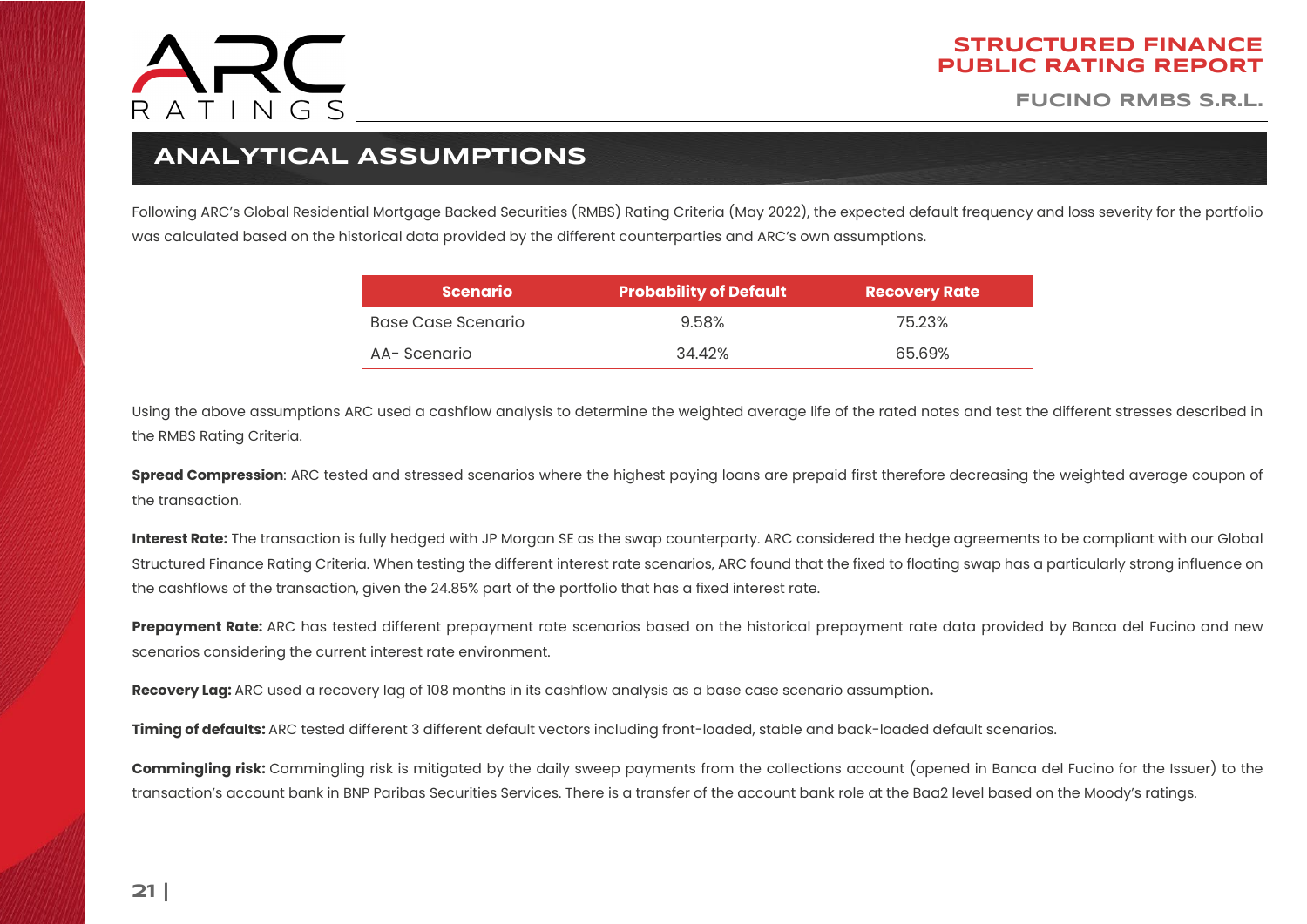# ARC

### **STRUCTURED FINANCE PUBLIC RATING REPORT**

**FUCINO RMBS S.R.L.**

Set Off risk: After the transfer of assets, the borrowers are informed through a publication in the Official Gazette of the Republic of Italy. Under Italian law this represents a sufficient mitigant to set-off risk. ARC acknowledges that this mechanism has not been yet tested at a court level.

| Class Al Notes Rating Outcome       | $AA-(sf)$ |
|-------------------------------------|-----------|
| <b>Class B Notes Rating Outcome</b> | $A-(sf)$  |

| <b>Sensitivity Analysis</b>          | <b>Class A1</b>     | <b>Class B</b>      |
|--------------------------------------|---------------------|---------------------|
| <b>Stressed Scenario Description</b> | <b>Rating Level</b> | <b>Rating Level</b> |
| 5% Extra Recovery Stress             | $AA-(sf)$           | $A-(sf)$            |
| 10% Extra Recovery Stress            | $A + (sf)$          | $BBB+(sf)$          |